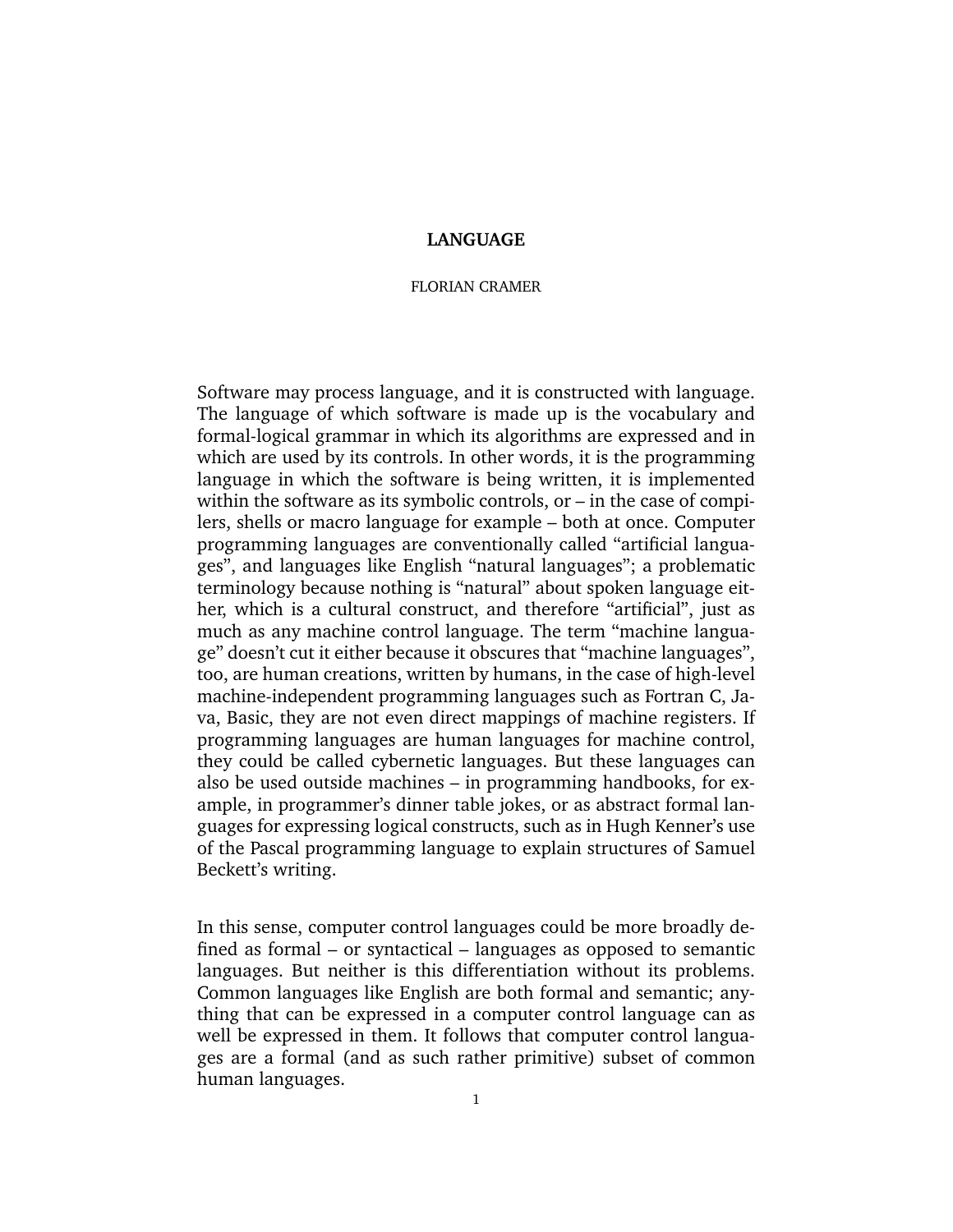To complicate things even further, computer science has its own understanding of an "operational semantics" in programming languages, for example in the construction of a programming language interpreter or compiler. However, just as this interpreter doesn't perform "interpretations" in a hermeutic sense of semantic text explication, the computer science notion of "semantics" defies linguistic and common sense understanding of the word, since compiler construction is purely syntactical, and programming languages denote nothing but syntactical manipulations of symbols.

What could rather be called the semantics of computer control languages resides in the symbols with which those operations are denoted: in most programming languages, English words like "if", "then", "else", "for", "while", "goto", "print" in conjunction with arithemical and punctuation symbols; in alphabetic software controls, words like "list", "move", "copy" and "paste", in graphical software controls, symbols like the trash can.

Ferdinand de Saussure states that the signs of common human language are arbitrary because it's purely a cultural-social convention which assigns certain phonemes to certain concepts. Likewise, it's a purely a cultural convention to assign certain symbols to certain machine operations. But just as the cultural choice of phonemes in spoken language is restrained by what the human voice can pronounce, the assignment of symbols to machine operations is limited to what can be efficiently processed by the machine and well used by humans.<sup>[1](#page-1-0)</sup> This compromise between operability and usability is obvious, for example, in Unix commands. Originally used on teletype terminals, the operation "copy" was abbreviated to the command "cp", "move" to "mv", "list" to "ls" etc., in order to cut down machine storage capacity, teletype paper consumption and human typing effort at the same time. Any computer control language thus is a cultural compromise between the constraints of machine design – which is far from "objective", but based on human choices, culture, and thinking style itself $^2$  $^2$  – and the equally subjective use preferences, involving fuzzy factors like readability, elegance and usage efficiency.

But while the symbols of computer control languages inevitably do have semantic connotations, simply because there exist no symbols

<span id="page-1-0"></span><sup>&</sup>lt;sup>1</sup>See the section "Saussurean Signs and Material Matters" in N. Katherine Hayles, My Mother Was a Computer, Chicago: The University of Chicago Press, 2005, 42-45

<span id="page-1-1"></span><sup>&</sup>lt;sup>2</sup>for example, Steve Wozniak's design of the Apple I mainboard was considered "a beautiful work of art" in its time according to Steven Levy, Levy, Insanely Great: The life and times of Macintosh, New York: Viking, 1994, 81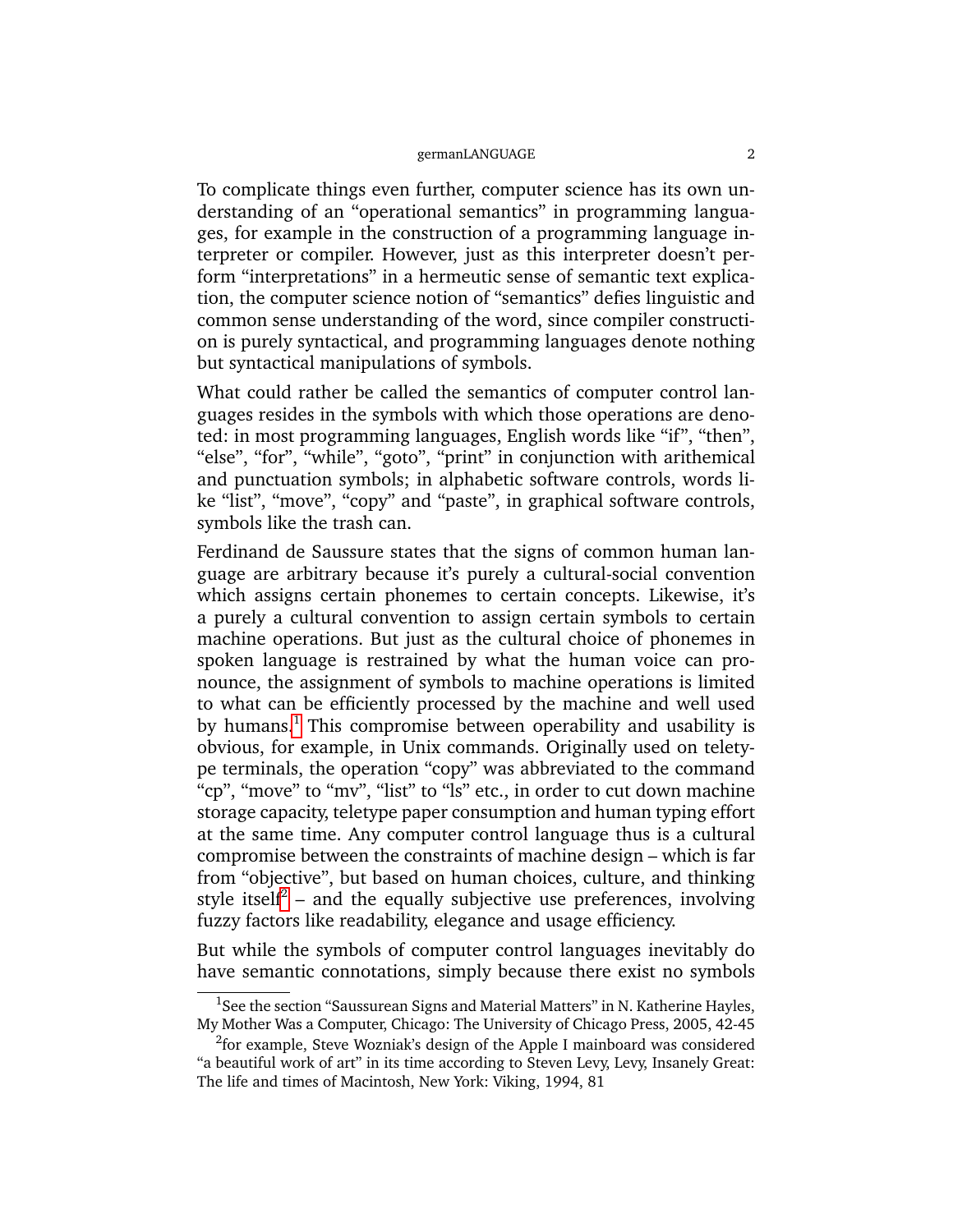without such connotations in the human world, they can't denote any meaning themselves. This is no historically new phenomenon, but has always applied, for example, to mathematical formulas.

In comparison common human languages, the Babylonian multitude of programming language is of lesser significance. The criterium of Turing completeness of a programming language, i.e. that any computation can be expressed in it, means that every programming language is, formally seen, just a riff on every other programming language. Nothing can be expressed in a Turing-complete language such as C that couldn't also be expressed in a Turing-complete language such as Lisp (or Fortran, Smalltalk, Java. . . ) and vice versa. The fact that these languages are functionally interchangeable shows the importance of cultural factors in programming – the semantics of its mnemonic handles and the style in which algorithms can be expressed in it.

Just as programming languages are a subset of common languages, Turing incomplete computer control languages are a constrained subset of Turing complete languages. This prominently includes markup languages (HTML) respectively file formats, network protocols and most user controls (see *interface*) of computer programs. In most cases, languages of this type are restrained from denoting algorithmic operations for computer security reasons – to prevent virus infection and remote takeover. This shows how the very design of a formal language is a design of machine control. Access to hardware functions is limited not only through the software application, but through the syntax the software application may use for storing and transmitting the information it processes. To name one computer control language a "programming language", another a "protocol" and yet another a "file format" is merely a convention, a nomenclature of indicating different degrees of syntactic restraint built into the design of a computer control language.

In its most powerful, Turing complete superset, computer control language is language that executes. Like in magic and speculative concepts of language, the word automatically performs the operation. Yet this is not to be mixed up with what linguistics calls a "performative" or "illocutionary" speech act, for example in the words of a judge who speaks a verdict, or a leader giving a command or a government making a law. The execution of computer control languages is purely formal, the manipulation of a machine, and not a social performance based on human conventions such as accepting a verdict. Computer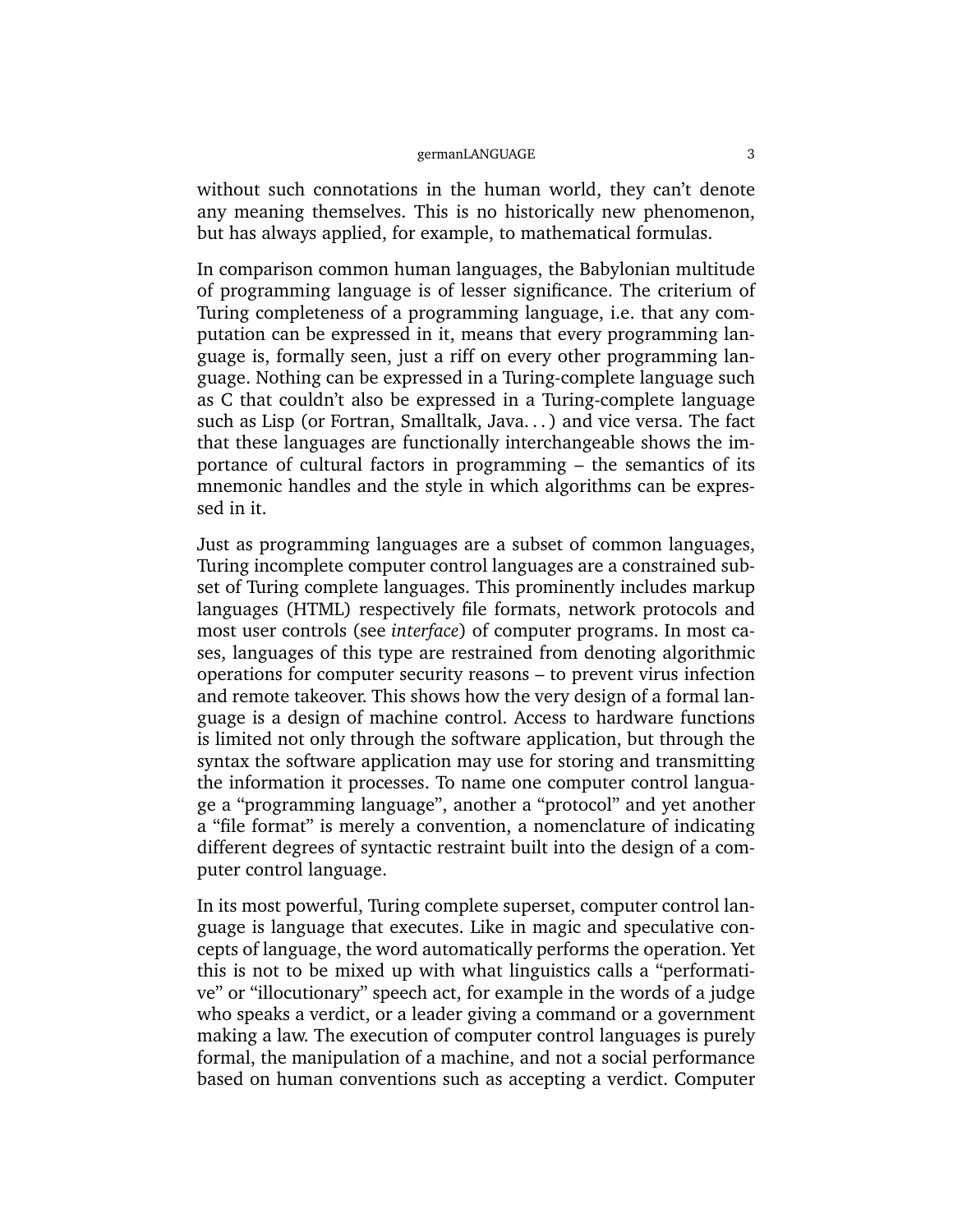languages become performative only through the social impact of the processes they trigger when their outputs aren't critically checked. Joseph Weizenbaum's software psychotherapist Eliza, a simple program that syntactically transforms input phrases, is a classical example, or the 1987 New York stock exchange crash that was partly caused by a chain reaction of "sell" recommendations by day trading software.

Writing in a computer programming language means to phrase instructions for an utter idiot. The project of Artificial Intelligence is to practically prove that intelligence is just a matter of a sufficiently massive layering of foolproof recipes; in linguistic terms, that semantics is nothing else but (more elaborate) syntax. As long as A.I. fails to deliver this proof, the difference between common languages and computer control languages continues to exist, and language processing through computers remains restrained to formal string manipulations, a fact that has made many experimental poets since the 1950s abandon their experiments with computer-generated texts after initi-al enthusiasm.<sup>[3](#page-3-0)</sup>

The history of computing is rich with confusions of formal with common human languages, and false hopes and promises that formal languages would become more like common human languages eventually: among them, artificial intelligence research, graphical user interface design with its promise of an "intuitive" or "humane interface" (Jef Raskin), digital art that misperceives its programmed behaviorist black boxes as "interactive", and artists caught in the misconception that they can overcome the Western male binarism of computer languages by reshaping them after their romanticized image of indigenous human languages.

Still, the digital computer is a symbolic machine that computes syntactical language and processes alphanumerical symbols, it treats all data – including images and sounds – as textual – which is the very meaning of "digitization". Correspondingly, all computer software controls are linguistic regardless their perceivable shape, alphanumerical writing, graphics, sound signals, or whatever else. The command "rm file" is operationally identical to dragging the file into the trashcan of a desktop. Both are just different encodings for the same operation, just as alphabetic language and morse beeps are different encodings for the same characters. As a symbolic handle, this encoding

<span id="page-3-0"></span> $3$ Among them, concrete poetry writers, French Oulipo poets, the German poet Hans Magnus Enzensberger and the Austrian poets Ferdinand Schmatz and Franz Josef Czernin.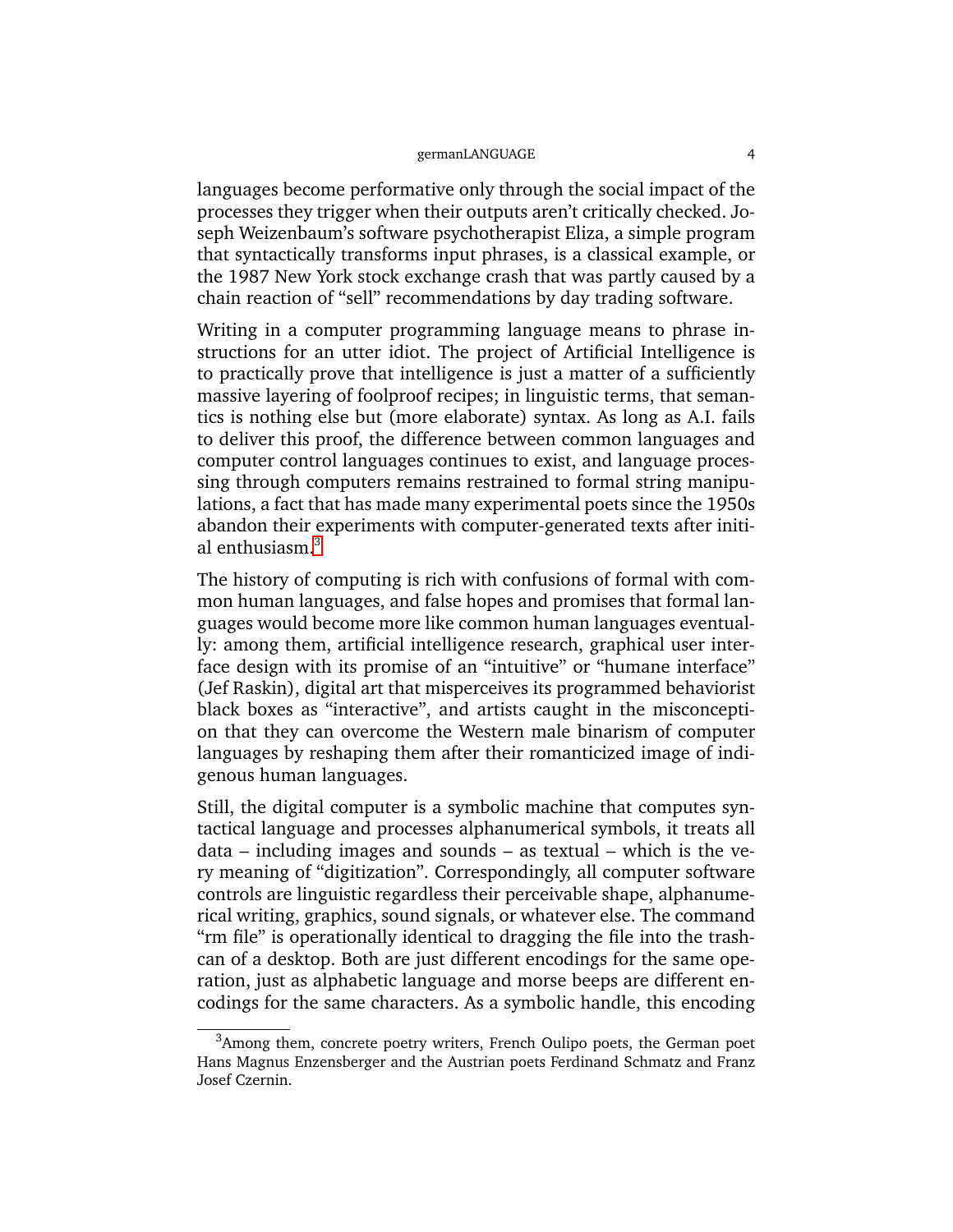may enable or restrain certain uses of the language though. In this respect, the differences between ideographic-pictorial and abstractsymbolic common languages also apply to computer control languages. Pictorial symbols simplify control languages simplify denotation of predefined objects and operations, but make it more difficult to link them through a grammar and thus express different operations. In other words, just as a pictogram of a house is easier to understand than the letters h-o-u-s-e, the same is true for the trashcan icon in comparison to the "rm" command. But it is difficult to precisely express the operation "Tomorrow at six, I will clean up every second room of the house" through a series of pictograms, the same is true for phrasing more complex computational instructions, for which more abstract alphanumeric language is a better tool.<sup>[4](#page-4-0)</sup> Although the project of expressing just syntactical operations, not semantics in a pictorial computer control language was much less ambitious, it reenacts the rise and eventual failure of universal pictorial language utopias in the Renaissance, from Tommaso Campanella's "Città del sole" to Comenius' "Orbis pictus".

The oppposite approach to utopian language designs occurs when computer control languages get appropriated and used informally in everyday culture. Jonathan Swift tells how scientists on the flying island of Lagado "would, for example, praise the beauty of a woman, or any other animal,  $[...]$  by rhombs, circles, parallelograms, ellipses, and other geometrical terms". Likewise, there is programming language poetry which, unlike most algorithmic poetry, writes its program source as the poetical work, or crossbreeds cybernetic with common human languages. These "code poems" or "codeworks" often play with the interference between human agency and programmed processes in computer networks.

In computer programming and computer science, "code" is often understood either as a synonym of computer programming language or as a text written in such a language. This modern usage of the

<span id="page-4-0"></span> $4$ Alan Kay, the inventor of the graphical user interface, conceded in 1990 that "it would not be surprising if the visual system were less able in this area than the mechanism that solve noun phrases for natural language. Although it is not fair to say that 'iconic languages can't work' just because no one has been able to design a good one, it is likely that the above explanation is close to truth". This status quo hasn't changed since. Alan Kay, User Interface: A Personal View, in: Brenda Laurel (ed.), The Art of Human-Computer Interface Design, Reading, Mass.: Addison-Wesley, 1990, p. 203